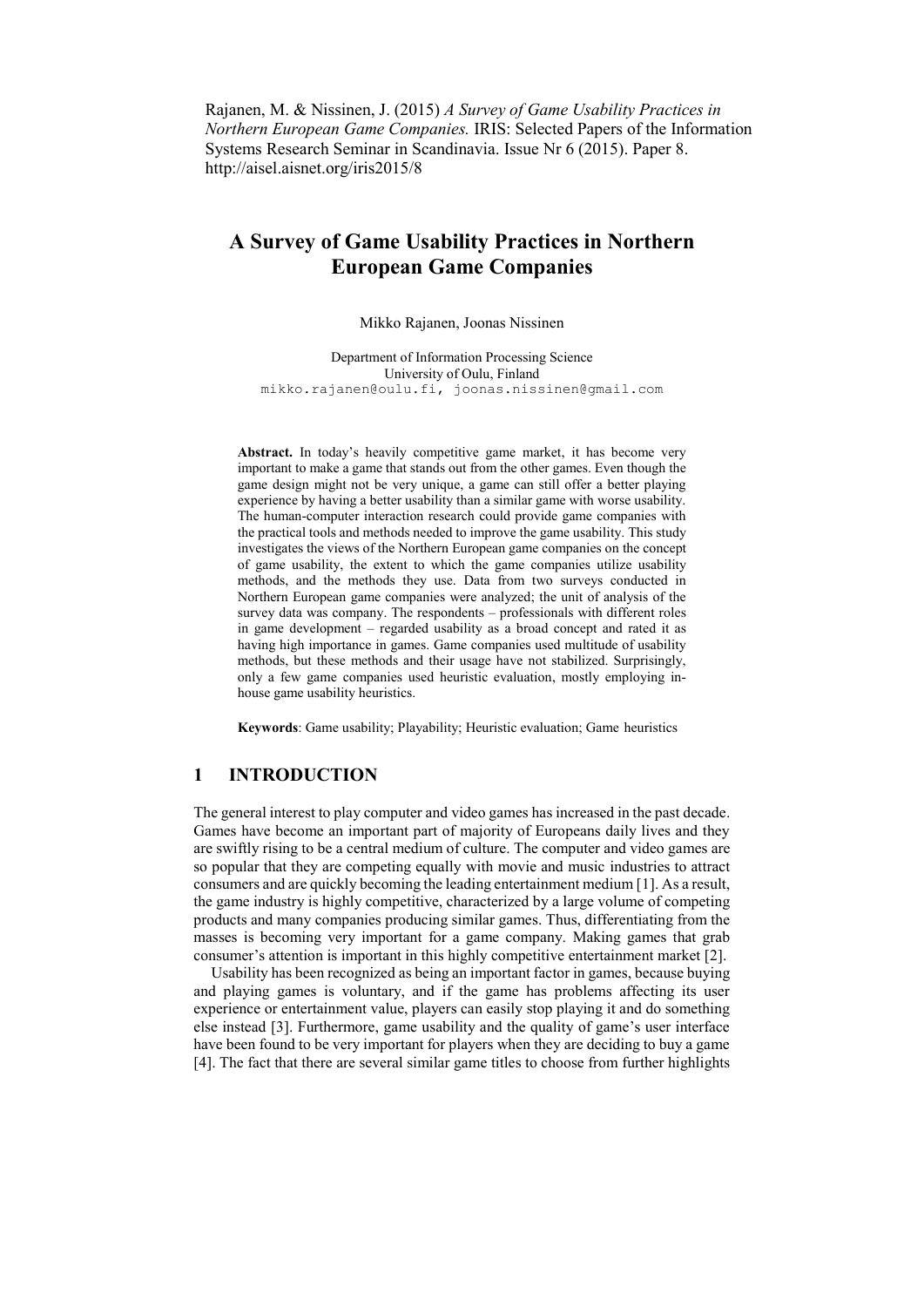the importance of game usability; players can choose a game that does not suffer from poor usability. In addition, the potential sales of a game can be reduced when the reputation of a game's poor usability spreads fast and far in the game player communities. Many authors also point out that taking usability into account in the game's development, especially in the early phases by employing methods such as heuristic evaluation, could help lower the costs [5-8] and make the game stand out.

Game usability is a relatively young field [7] and the language and terminology of usability professionals is not typically used within the games industry [3]. Even among researchers, the concept of game usability is difficult to define exactly as it can have different meanings to different persons. Additionally, different terms and concepts – such as game usability, game experience, game user experience, playability and player experience – are used either interchangeably or meaning completely different concepts. This leads to the need to find out what terminology game developers and usability professionals use. In addition, having such a young age, game usability, its methods and terminology have not yet been standardized. It is therefore important to study the usability practices in game companies in order to improve the game usability research and the game development in practice.

This study contributes to game usability research through answering the following research questions:

RQ1: *How the Northern European game companies define game usability?* RQ2: *How the Northern European game companies perceive game usability?* RQ3: *What usability methods and tools are used in the Northern European game companies to improve game usability and to what extent these methods are utilized?* RQ4: *To what extent heuristic evaluation is used in Northern European game companies?*

The scope of this study was limited to Northern European game companies. In this study the Northern Europe is defined according to United Nations Statistics Division definition, where Northern Europe consists of Iceland, the Faroe Islands, Denmark, Norway, Sweden, Finland, Estonia, Latvia, Lithuania and the British Isles (United Kingdom, Republic of Ireland, the Channel Islands, and the Isle of Man). To answer the research questions, we conducted a survey where companies were included based on the databases at www.gamedevmap.com and Neogames.

The paper is organized as follows. Section 2 presents an overview of research on game usability, playability, and game heuristics. Section 3 describes the research methods and the implementation of the survey. Section 4 presents the results. Sections 5 and 6 discuss the results and present our conclusions.

# **2 GAME USABILITY, PLAYABILITY, AND HEURISTICS**

Playing computer and console games is very popular among European youths and it is also popular among the older citizens. Statistics show that almost all 7 to 25 year old males and females play video games regularly and about half of the 25- to 50-year olds also play those [1]. Online games and social games have rapidly gained popularity among the gamers, and on average 81% of European gamers are playing online [9]. The availability of high speed internet and good mobile network coverage, smartphones and handheld consoles, which allow gamers to play casual games while they are away from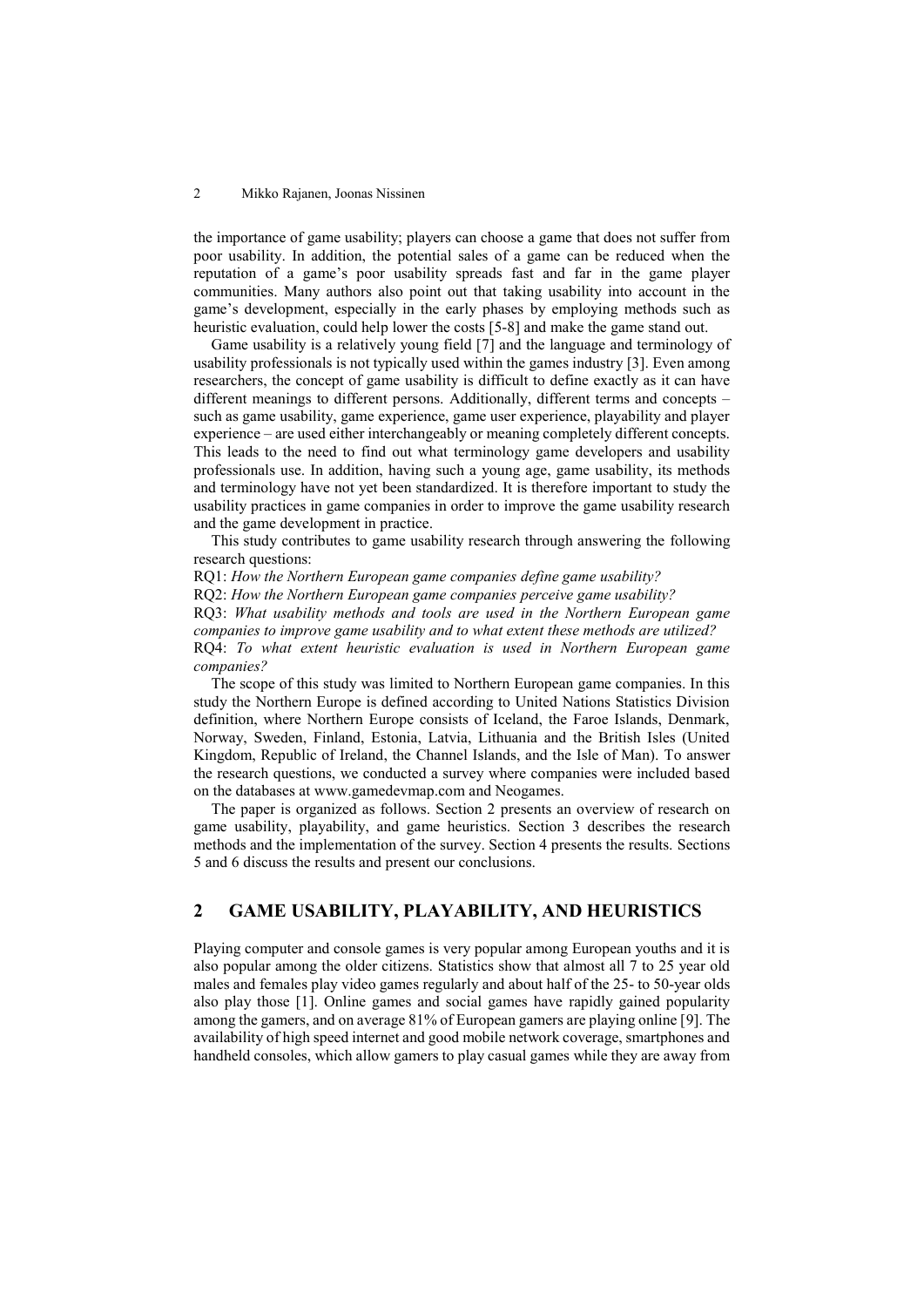home, could be few of the reasons why games have become so popular in Europe. New business models like Free-to-play (F2P) and the growth of online distribution are also contributing to the game industry's growth.

Recently many games like Angry Birds, Clash of Clans and Hay Day have become very popular hits, which have led to other companies taking notice of the talent that European game developers have. This has led to many high value acquisitions of Northern European game companies such as Microsoft buying the small Swedish game company Mojang, developer of "Minecraft", for \$2.5 billion, and Japanese SoftBank Corp acquiring 51 percent cut of the Finnish game company Supercell, which is known from the hit game "Clash of Clans".

## **2.1 Game Usability**

Computer and video games and productivity software share some similarities with each other but they are also fundamentally different from each other [2]. Because of this, many researchers have tried to formulate a definition for usability in computer and video game context, but there are not yet any commonly agreed on definition for it.

Federoff [3] divided game usability into three components that are game interface, game mechanics, and gameplay; from these gameplay is considered to be the most important, although all three components are needed for the game to be functional and satisfying. Federoff also observed that the term 'usability' is not very familiar and can be associated only to the interface, which has led her to propose that the term 'user experience' might be better for describing all three areas of game usability, because it might be a broader and more accessible term [3].

Pagulayan et al. [2] pointed out that players' subjective experiences and attitudes towards the game also have to be measured, because measuring games usability through normal means like errors and task times is not enough. Thus, attributes like ease of use, challenge, and pace are important when evaluating games, because they have an effect on games overall quality or fun that is often the goal of usability testing.

Desurvire et al. [5] defined game usability to be part of playability alongside with gameplay, game story, and game mechanics. Their definition of game usability covers the user interface and the methods of interaction with the game. Korhonen and Koivisto [10] presented very similar definition of game usability, but they have added a new module for mobile content and placed game story and game mechanic elements under gameplay. Like [5, 10], Laitinen [11] noticed that game usability focuses on user interfaces, but he also pointed out that gameplay, game type, and platform must also be taken into account, because they are connected to each other and must be addressed in order to make the game successful.

Pinelle et al. [6] interpreted the game usability to be "the degree to which a player is able to learn, control, and understand a game"; entertainment, engagement, and storyline issues are excluded from this definition because of their ties to artistic and technical issues. Papaloukas et al. [12] adopted a similar definition as [6], but they added player enjoyment and intrigue elements to it.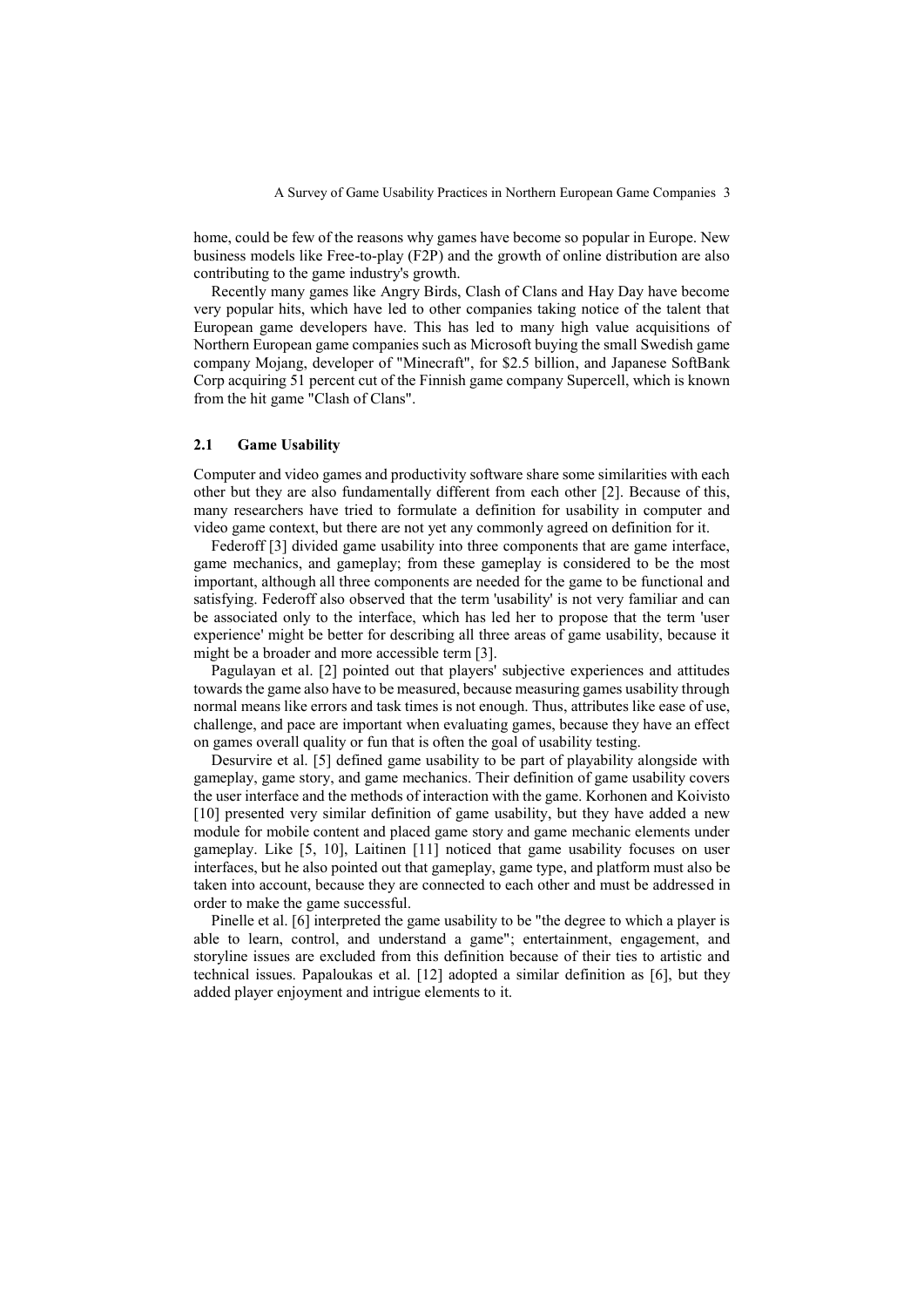## **2.2 Playability**

From the above account of game usability conceptualizations, it is observed that, generally, in games, usability is seen in relation with two main aspects: the game interface (which is commonly associated with the concept of game usability) and the gameplay (e.g., storyline, entertainment, flow, which are commonly associated with the concept of game playability). However, there seem to be no consensus on how to define playability, and thus several definitions are proposed.

Fabricatore et al. [13] defined playability as an instantiation of usability and identified three global elements of playability: entity, scenario, and hierarchy of goals. These elements, with their own design aspects, affect how players perceive games quality and its playability. Järvinen et al. [14] defined playability as a "collection of criteria with which to evaluate a product's gameplay or interaction". These criteria are categorized into four components: functional, structural, audiovisual and social playability.

Kücklich [15] described playability as being the game capacity to provide enjoyment. Replayability is also brought forward in [15] as another relevant concept for games, that defines the capability of a game to keep players challenged even when played repeatedly. Although playability is defined and determined by the properties of the game, the player's skills and expectations should also be taken into consideration when figuring out what keeps the player playing [15]. However, Sánchez et al. [16] viewed playability as a concept which should not be limited to the degree of fun or entertainment, because these concepts are subjective. In their model, playability has been characterized by seven attributes: effectiveness, learnability, satisfaction, immersion, motivation, emotion, and socialization. It is observed that for some authors, playability and usability concepts share common characteristics (e.g., effectiveness, learnability, satisfaction) and that personal factors such as motivation and emotion are specific to playability. In addition, new dimensions such as immersion and socialization that characterize new media in general are associated with playability.

## **2.3 Game heuristics**

Game heuristics is one of the most popular methods that is used to evaluate games usability. Researchers have developed several heuristics lists to be used for game evaluation, because heuristics used in software evaluation do not take game's characteristics into account. Although most of them can be used in game interface analysis, they still fail to address game play issues [3]. The qualities that makes the heuristic evaluation to be preferred among researchers and to stand out among other usability methods are: (1) it is fast to perform [7], (2) it is quite inexpensive in terms of time and cost [17], and (3) even a single person can perform it, although using more evaluators is recommended in order to find more problems [18].

Early game versions would be ideal for using usability heuristics, because finding and fixing usability problems in later phase of development will be more and more expensive and difficult as the development progresses [5,6]. Heuristics can be used in game development as early as in concept design phase, where they can help to inspire a creative player experience [17].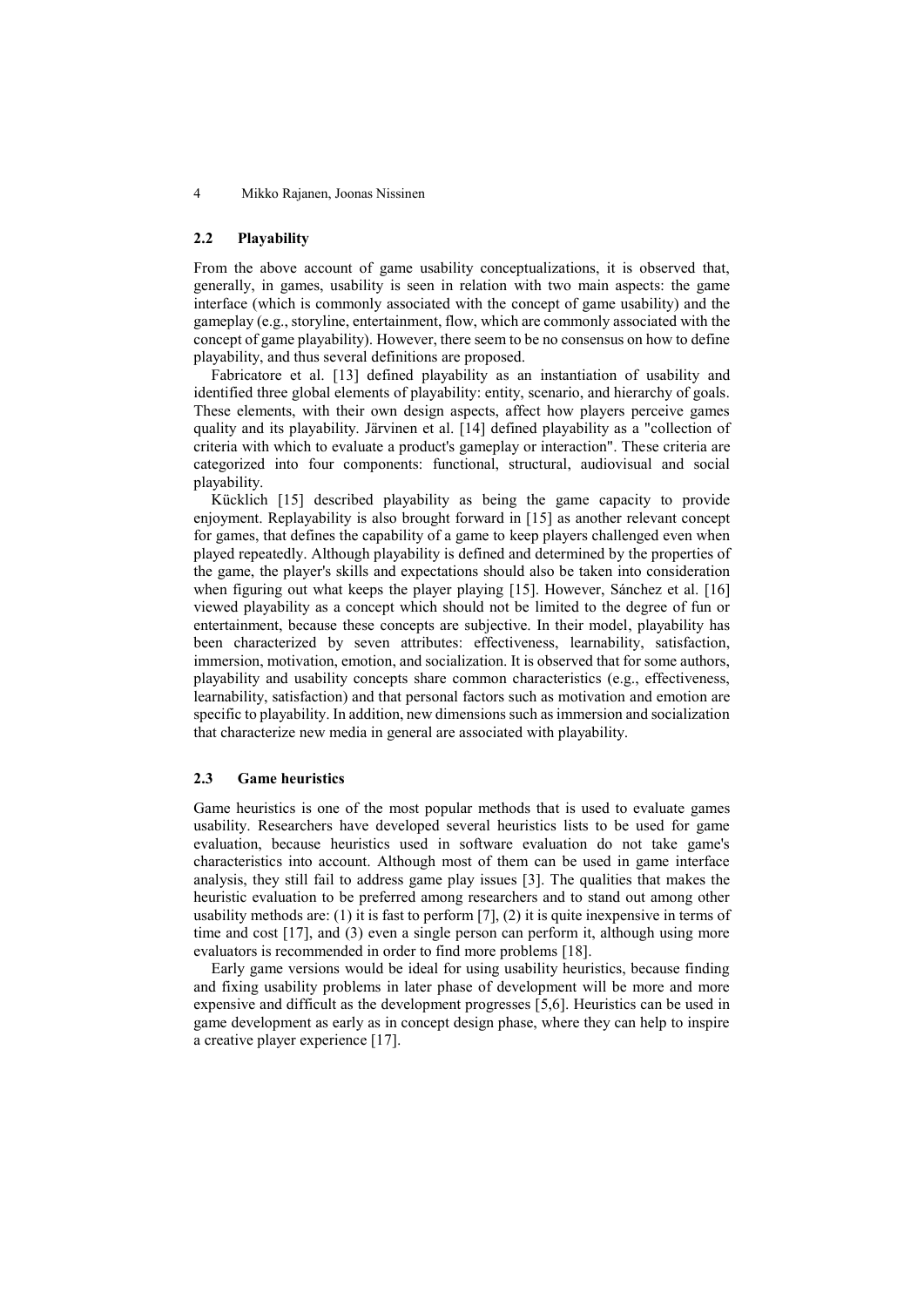Federoff [3] has created a list of forty game heuristics that are categorized into game interface, game mechanics, and gameplay. This list is the first set of heuristics for games and acts as a starting point for further development of game heuristics. Desurvire et al. [5] have created a broad set of playability heuristics (known as HEP - Heuristic Evaluation for Playability), categorized into gameplay, story, mechanics, and usability. It has been found to be very helpful in early game design and it is best suited for evaluating general issues. In a later publication [19], a more refined version of HEP was published. This was called PLAY (Heuristics of Playability) and it covers playability principles for First-Person Shooters (FPS), Real-Time Strategy (RTS), and Action Adventure game genres.

Korhonen & Koivisto [10] have developed a modular set of playability heuristics for mobile games. These heuristics are divided into game usability, mobility and gameplay modules. Also a module for multi-player heuristics was added later on [20]. The modular structure of these heuristics enables their usage on other platforms. Schaffer [21] has created a set of specific usability heuristics, which include examples for easier implementation by game designers. This set of heuristics is divided into five categories: general, graphical user interface, general gameplay, control mapping, and level design. Song & Lee [8] studied massive multiplayer online role-playing games (MMORPG) in order to find out key factors of heuristic evaluation that can affect game design. Their list covers 54 key factors for game design in four categories: game interface, gameplay, game narrative and game mechanics.

Pinelle et al. [6] created a set of usability heuristics which focus mainly on finding usability problems, because they thought that earlier heuristics [3,5] focused too much on engagement and fun and did not consider usability in detail. A set of usability heuristics for new genre video games was introduced in 2009 [12]. This genre covers games that use specific or unique equipment to control the game (Wii Remote) or are played through social networking site (like Pet Society on Facebook).

## **2.4 Summary of the previous research**

When talking about usability, it is important to remember that it has different meanings depending on the context, since productivity software and games are different and have different goals [2]. This has led to the need for defining usability in game context. There have been several researchers [2,3,5,6,10-12,14] who have tried to define game usability, but so far there has not been a consensus on its definition.

Researchers' definitions for game usability can be divided into two groups. The first group [5,6,10,11] views game usability in a more traditional way where the focus is more on the interface, controls and other methods of interaction with the game. Whereas the second group [2,3,12] sees game usability as a broader concept, which includes gameplay and game mechanics alongside game interface, and includes abstract concepts like fun, user enjoyment, and experiences which are linked to the concept of playability.

Although the definition of game usability varies and includes various elements/attributes which have different importance depending on the author, all these elements/attributes are nevertheless important in order for the game to reach its full potential [11] and to be functional, satisfying, and fun [3,12]. Thus, Federoff [3] suggested that the term "user experience" would better cover the broad concept of game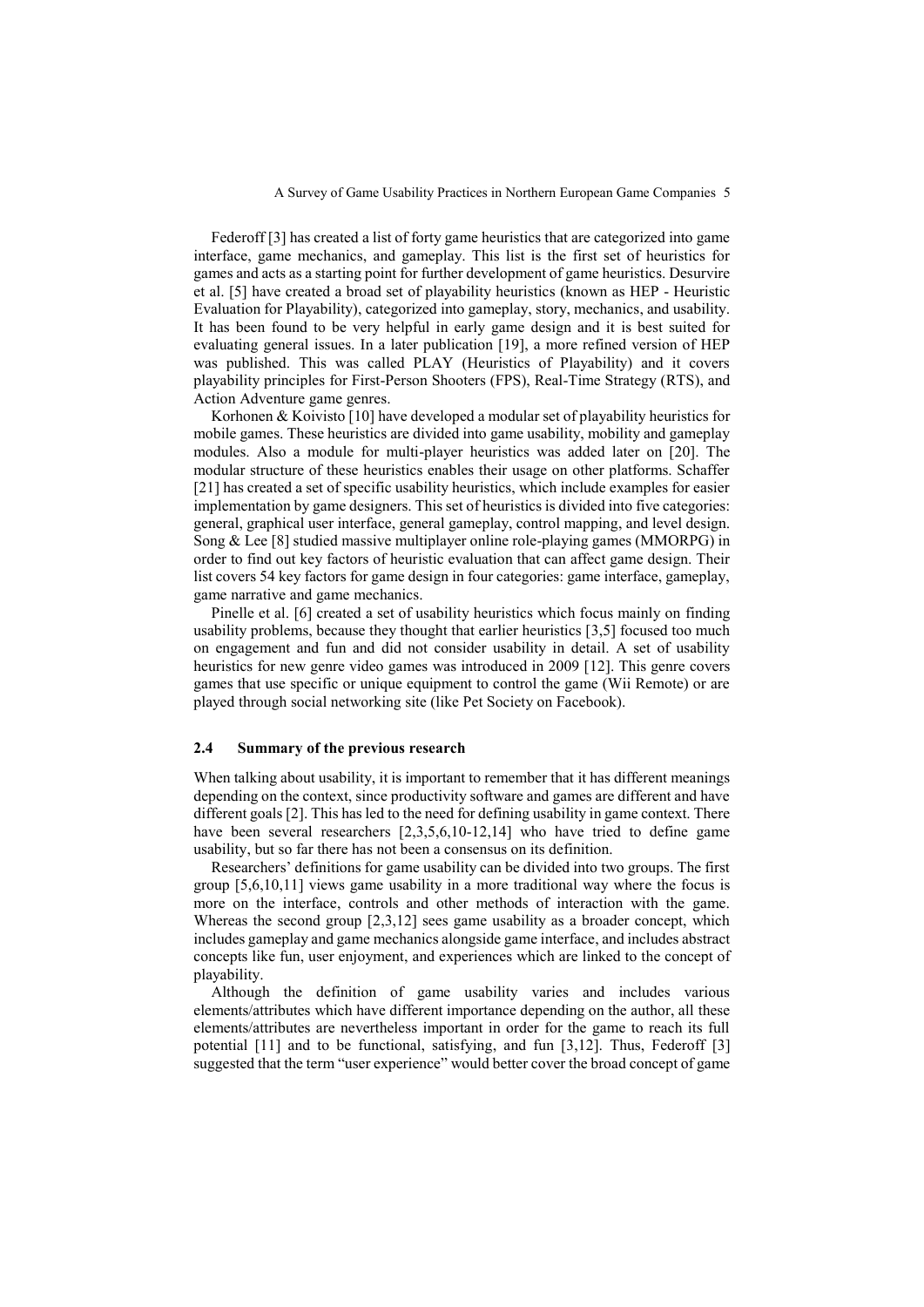usability; "user experience" is preferred because it is more descriptive and is not limited to interface.

The concept of playability has been seen as a top concept by game researchers, that comprises or is part of game usability [3,5,10]. Playability has been defined differently over the years; it has been seen as an instantiation of the general concept of usability [13], as an evaluation tool, and as design guidelines [14]. Some see playability as the extent to which the game provides enjoyment through immersion [15], while others define it in a broad sense as player experience [16].

Defining and separating these terms is important for the game design process, in particular for the selection of the methods and the stage in the design process when these methods are applied. The definition of game usability also affects heuristic evaluation, its scope, and the categories in the heuristic list: does the list includes only on interface usability issues [6] or is usability viewed as a broader concept and thus the heuristic list includes aspects of gameplay and mechanics such as in [3].

Heuristic evaluation is a quick, efficient, inexpensive and flexible method for finding usability problems [3,11]. This method can be used very early in the design process, which makes it a valuable tool for finding and avoiding mistakes early on before they become expensive to fix in the later stages of development. Recently, researchers have created heuristics for computer games [3,6,10,21], in order to better address games characteristics, since the traditional heuristic lists only address usability issues in software interface and thus can only be partially used in computer game context.

To summarize, as a relatively young field, usability in games has yet to find commonly-agreed definitions for its concepts and a conclusive comprehensive list of playability heuristics [5,7]. The available game heuristics need further development, since they have some problems in their comprehensibility and clarity [22]. Although playability heuristics are useful, they are just one tool among other tools that are needed in order to test the game's usability as thoroughly as possible [7].

# **3 RESEARCH METHODS AND IMPLEMENTATION**

This study utilized a survey method in order to investigate the views of the Northern European game companies on game usability and the usability methods and tools they use. Two surveys were conducted to gather information from game companies: (1) in Finland in 2012 [23], and (2) in other Northern European countries in 2014 [24]. For the survey in Finland, 63 companies were selected based on the list maintained by the Finnish Neogames organization. For the second survey, a list of game developers in Northern Europe was gathered by visiting various websites that list game companies, but most of them were found from www.gamedevmap.com, a website that catalogs game development organizations. This resulted in a list that contained 268 game companies from all Northern European countries except from Estonia, because there were no Estonian game companies listed at that time (Finnish companies were not included in this survey). In both surveys, the invitation to participate was sent by e-mail message that contained the link to the questionnaire. The same questionnaire and procedures were employed in both surveys. Remainder notification was sent, after three weeks, to those game companies that had not participated yet.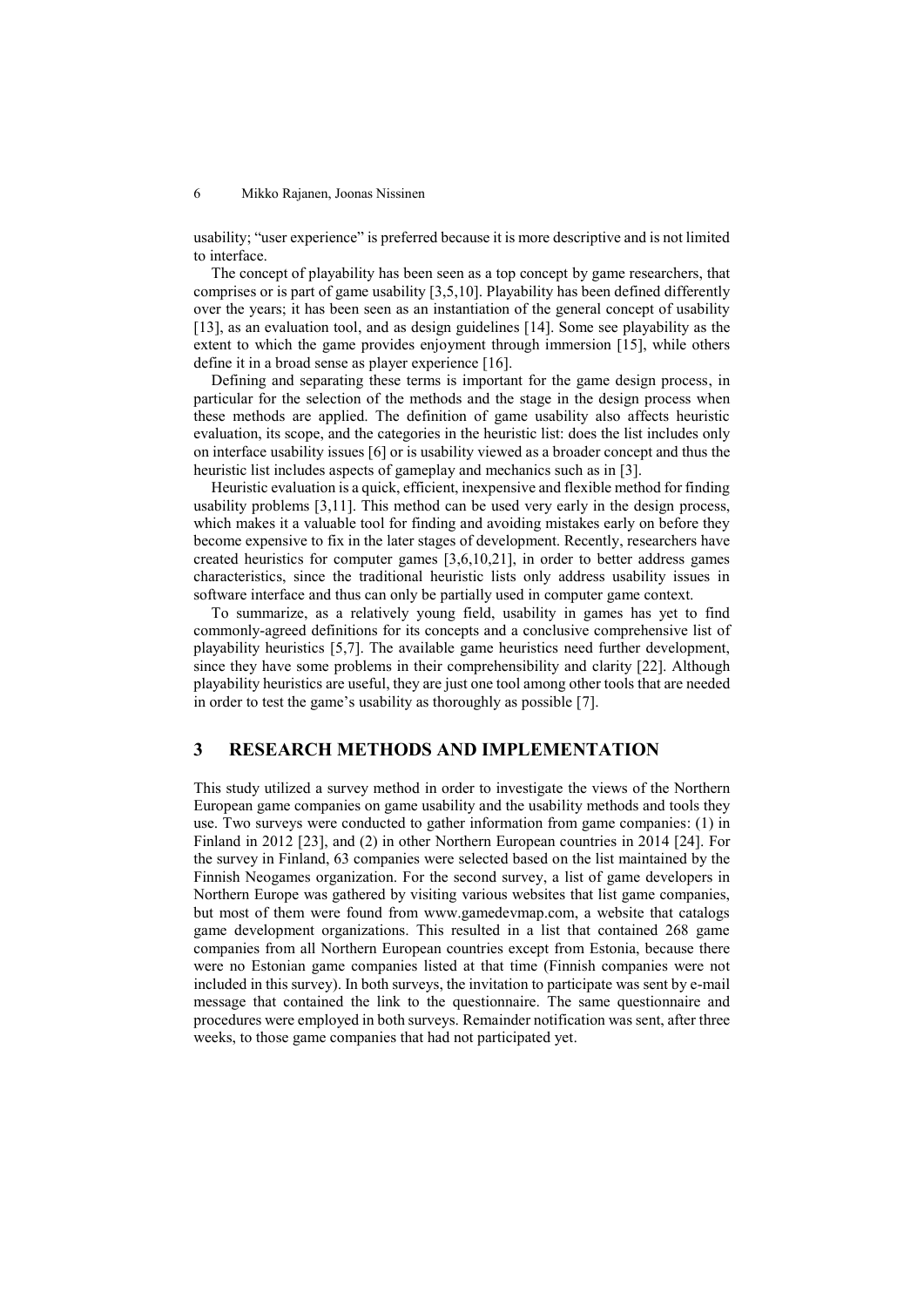The questionnaire was created and administered using Google Docs Form. The questionnaire consisted of 39 questions: 29 multiple choice questions and 10 open questions. The questions were in English. Multiple choice questions utilized 5-point Likert scale where 1 was "Strongly disagree" and 5 was "Strongly agree".

# **4 RESULTS**

A total of 47 responses in both surveys were received from the game companies, but two of those were disregarded, because of a) the company was not situated in Northern Europe and b) the company had already participated. The response rate was 16,8%, with 45 responses. The respondents were professionals with different roles in game development; the unit of analysis of the survey data was company.

The size of the game companies that participated in this study varied from very small (1 to 5 employees) to large (over 100 employees). The companies were mainly located in Finland, Sweden and UK. No game companies in Iceland or Norway responded to this study. Most of the companies (67%) were relatively small, with fewer than 20 employees.

The most popular game development platforms were PC and mobile devices with 36 respondents (80% of all respondents) developed games for either one or both of them. Consoles (PS3, Xbox 360, Xbox One and handheld game consoles) were the preferred platform for 17 game development companies. Action and puzzle games were the most popular genres among the respondents, while MMO, sports and racing games were least popular genres.

## **4.1 Usability activities**

Respondents regarded usability to be very important in games (average score 4,69 on 5-point Likert scale) and also in productivity software. In total, 34 companies (75,5%) reported some form of usability activity during game development. Table 1 shows that almost all large and medium-sized companies conduct usability activities; in contrast, only 40% of small-sized companies perform any form of usability activity.

In most cases (31/34), the company itself is in charge of the usability evaluation but there were ten companies which said that either a publisher and/or external company is also in charge of usability activities together with the company. One company stated that their "publishing QA manager" is in charge of usability with specialists.

Most of the reasons for not conducting usability activities referred to the lack of expertise and resources (Table 2). However most of these companies were interested to conduct usability activities in the future and perceived usability as being very important in games (average importance score 4,29).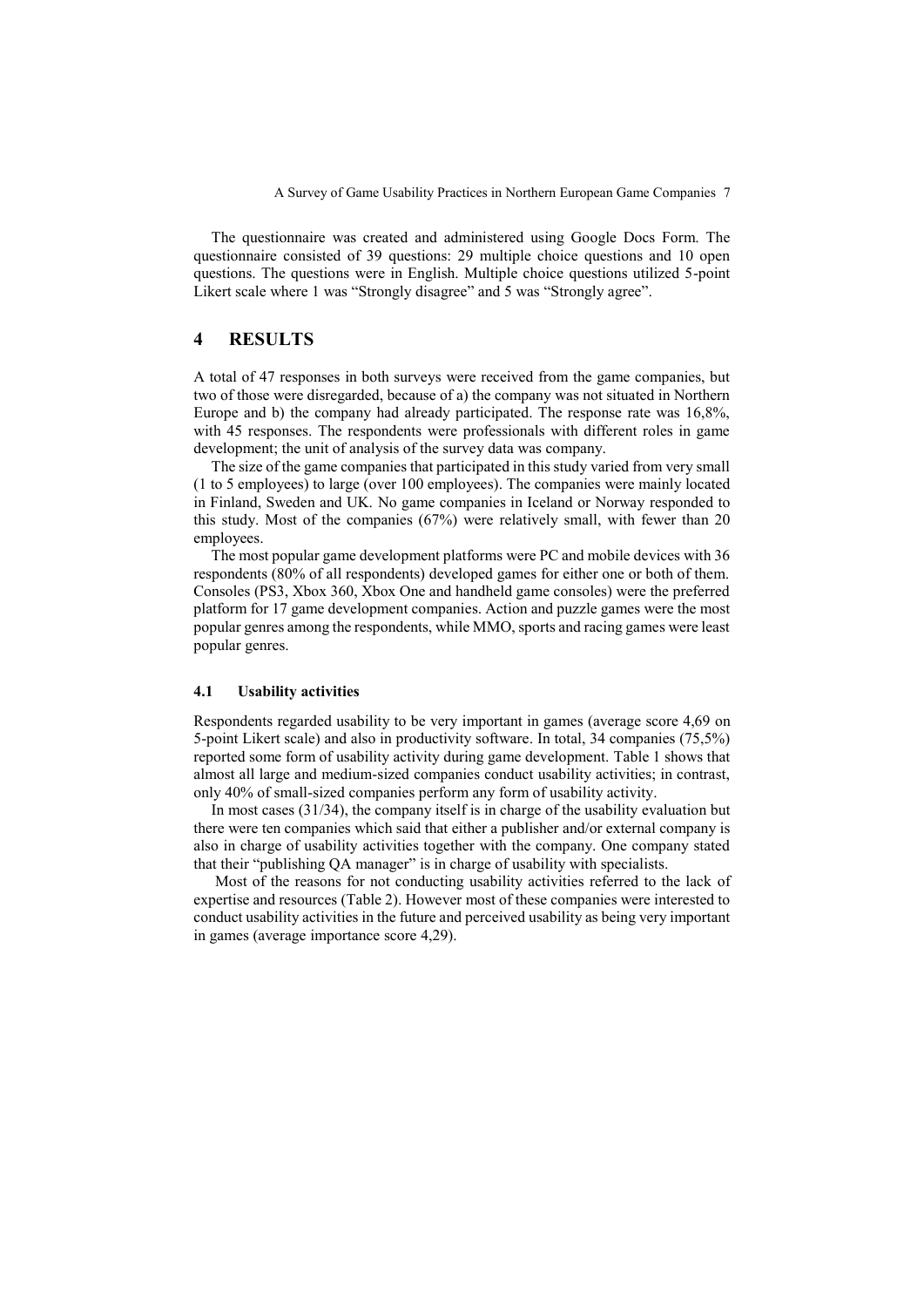| Company<br>size | Respondents<br>(total 45) | Game companies conducting Game companies with no<br>usability activities (total 34) | usability activities (total 11) |
|-----------------|---------------------------|-------------------------------------------------------------------------------------|---------------------------------|
| $1 - 5$         | 10                        |                                                                                     |                                 |
| $6 - 10$        |                           | 10                                                                                  |                                 |
| $11 - 20$       |                           |                                                                                     |                                 |
| 21-30           |                           |                                                                                     |                                 |
| $41 - 70$       |                           |                                                                                     |                                 |
| 71-100          |                           |                                                                                     |                                 |
| $101+$          |                           |                                                                                     |                                 |

**Table 1.** Game companies responding the survey

| Reason                      | Number of responses |
|-----------------------------|---------------------|
| Too expensive               |                     |
| Not enough expertise        |                     |
| Too time consuming          |                     |
| Perceived as not worthwhile |                     |

Usually the game companies started to test and evaluate their games' usability when a working prototype was available (26 out of 45 respondents) and the testing continued to the release version of the game. By conducting usability testing, the companies were trying to find out issues concerning enjoyment, controls, interface, playing experience, intuitiveness, game design and gameplay. Table 3 illustrates the development phases where game companies tested game usability.

**Table 3.** Development phases where Northern European game companies tested game usability

| Game usability is tested Game<br>with | conducting<br>companies<br>usability activities (total 34) |  |  |
|---------------------------------------|------------------------------------------------------------|--|--|
| Paper prototype or similar            |                                                            |  |  |
| Working prototype                     | 26                                                         |  |  |
| First playable version                | 26                                                         |  |  |
| Alpha version                         | 28                                                         |  |  |
| Beta version                          | 23                                                         |  |  |
| Release version                       | 19                                                         |  |  |
| Competitors' product                  | 14                                                         |  |  |

# **4.2 The concept of usability**

For game companies, the concept of game usability includes aspects of user interfaces (42 out of 45 respondents), controls (41/45), user experience (38/45), flow (32/45), level of challenge (26/45), gameplay (25/45), and fun (20/45). Game mechanics was also mentioned to be part of game usability, but it did not receive as much recognition (20/45) as the other aspects. On the other hand, the game companies that did not conduct any usability activities (11) rated the user interfaces (10/11), controls (10/11) and user experience  $(10/11)$  to be far more important aspects of game usability than flow  $(5/11)$ , gameplay  $(4/11)$ , fun  $(3/11)$ , game mechanics  $(3/11)$  and level of challenge  $(3/11).$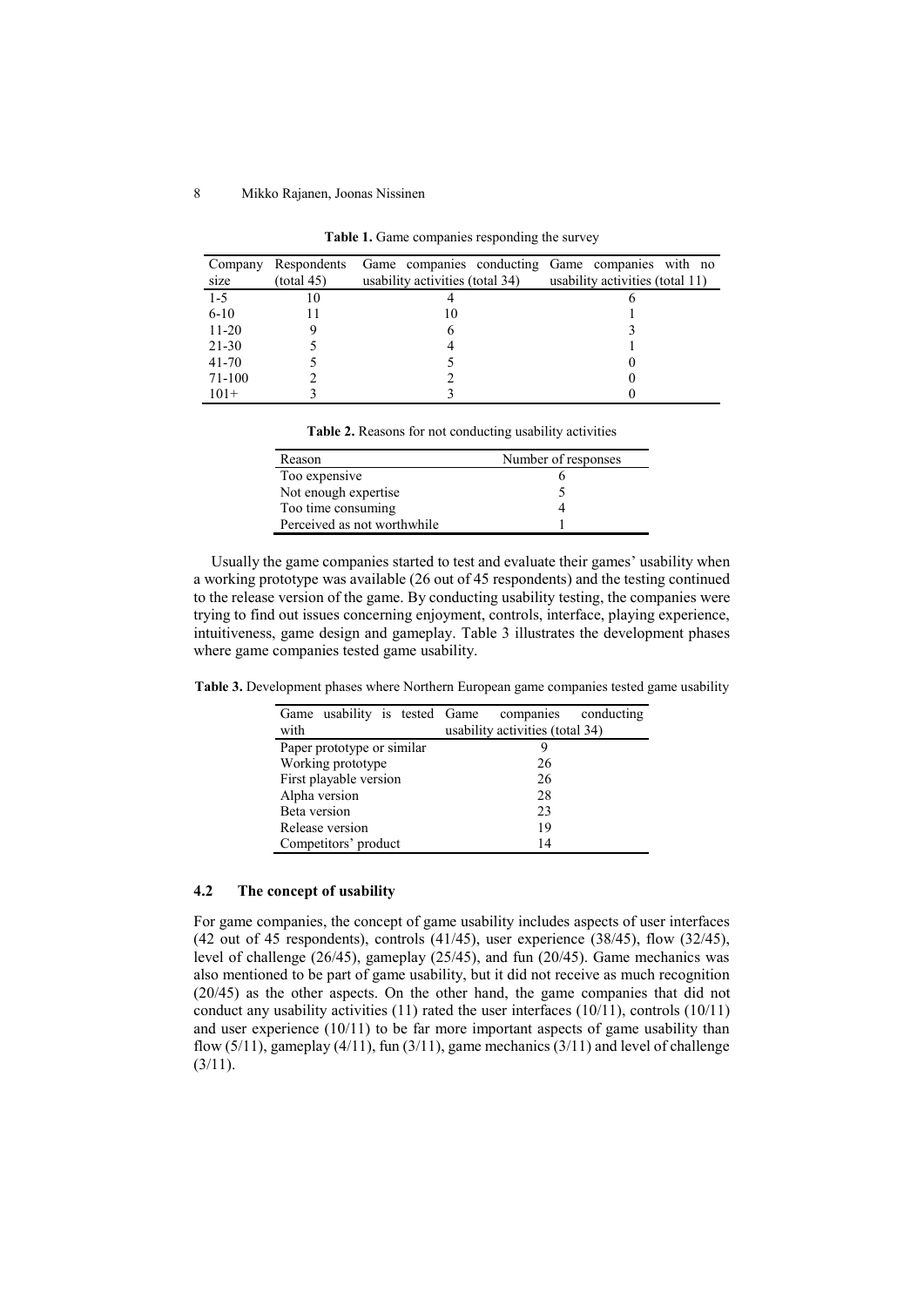A Survey of Game Usability Practices in Northern European Game Companies 9

|                 | Aspect of game Game companies conducting Game companies with no |                               |
|-----------------|-----------------------------------------------------------------|-------------------------------|
| usability       | usability activities $(n=34)$                                   | usability activities $(n=11)$ |
| User Interfaces | 32                                                              | 10                            |
| Controls        | 31                                                              | 10                            |
| User Experience | 28                                                              | 10                            |
| Flow            | 27                                                              |                               |
| Challenge       | 23                                                              |                               |
| Gameplay        | 21                                                              |                               |
| Fun             | 19                                                              |                               |
| Mechanics       |                                                                 |                               |

**Table 4.** The aspects of game usability

In the open answers, respondents added that game usability was about making the game easy and intuitive to learn and easy to use. Immersive experience was described as being reached when the interface layer of the game disappears. The development of more easily understandable user interfaces and controls and finding problems in user experience and playability were mentioned as important goals in order to achieve good game usability. The following are extracts from respondents' answers.

- "*A good usability basically extends the users' ability to experience the game without noticing the interactive context*".
- "*Usability helps the player to get into the game experience by making sure the player focuses on playing the game rather than how to control it*".
- "*This question* [of defining game usability] *is difficult to answer because playability is sometimes but not always considered to be part of usability and it*  [i.e. playability] *answers different questions*".

#### **4.3 Usability methods**

Game companies used multiple different usability methods (on average 5,1 methods) while they developed their games. These methods have been tailored to fit the company's current needs. Large game companies appeared to be using more usability methods than the smaller ones.

The surveyed companies used as test participants their own employees (28 of 34), friends and acquaintances (27/34), random persons (22/34), players from the target group of the game (21/34), and employees of other game companies (2/34) when conducting game usability evaluation. The companies performed the usability evaluation and testing usually in their office, but testing online, at home, in the test laboratory, or in the field (cafes, public events, and universities) were also reported by few companies. The types of tasks given to test participants were structured tasks, open tasks, and no tasks (observation of natural playing).

The most used usability method was playtesting, which was used almost in every company (32 of 34 companies using usability methods). The second most popular method was observation of gameplay, which was used in 67,6% of the companies (23/34). Usability testing (20/34) was the third most popular method (58,8%), closely followed by interviews  $(16/34)$ , focus groups  $(16/34)$ , think-aloud  $(13/34)$ , questionnaires (13/34), data logging (12/34), and filmed play-sessions (11/34). The least used methods were heuristic evaluation (6/34), empirical guidelines (4/34), eye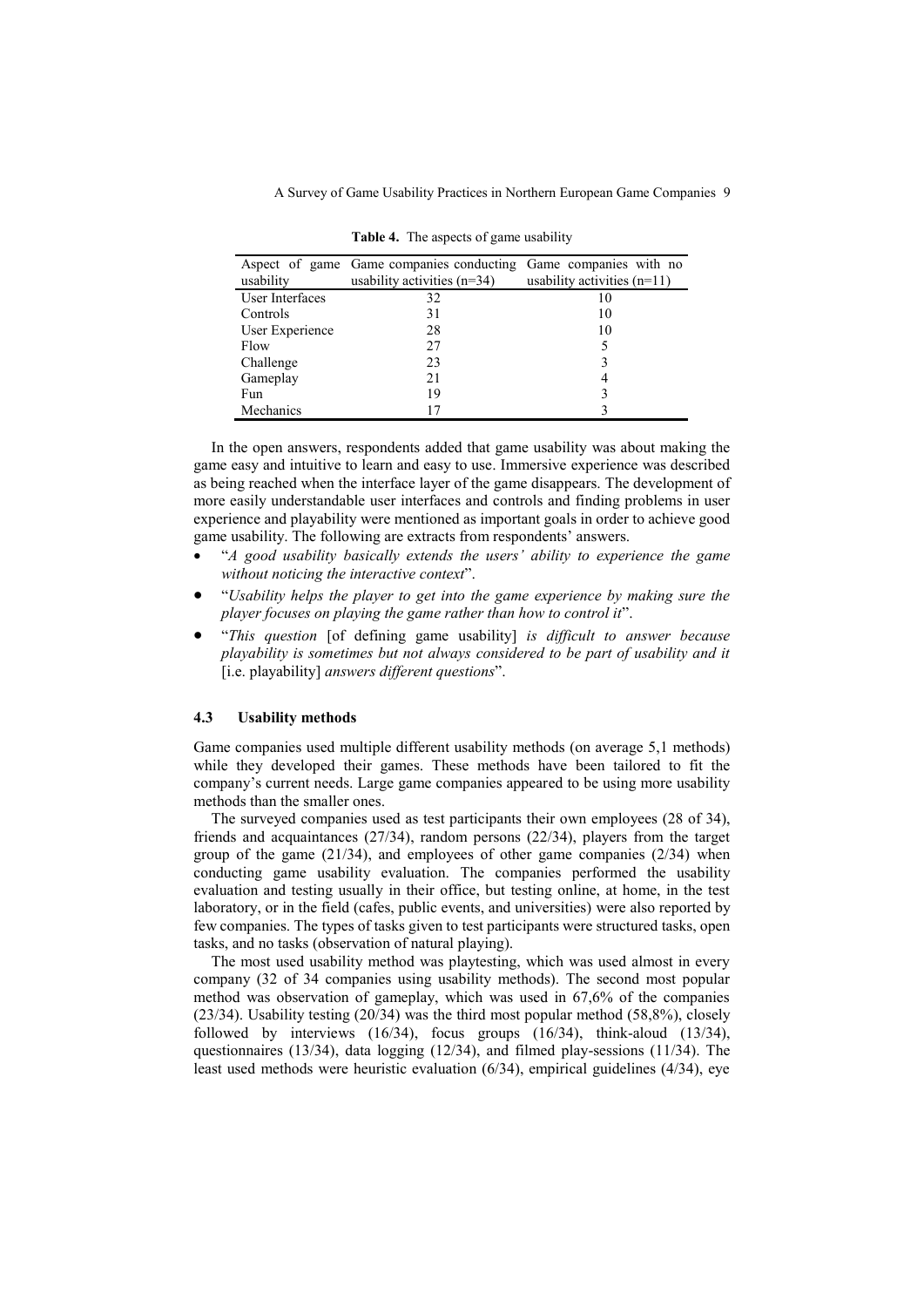tracking  $(3/34)$ , and cognitive  $(3/34)$  and pluralistic  $(0/34)$  walkthroughs. Group playtesting, rapid iterative prototyping, and engagement monitoring through physiological measures were also reported by a couple of the companies. One company reported that direct communication with their player community through forums, Twitter, and Facebook was a useful usability method. When asked about what new methods game companies might try in the future, the most popular method was focus groups (7 respondents).

One major difference between the countries regards the usage of usability testing; in Finland 9 out of 11 (81,8%) game companies used usability testing, compared to 11 out of 23 (47,8%) game companies outside Finland.

## **4.4 Heuristic evaluation**

Only six respondents have reported the usage of heuristic evaluation in their game development. Other respondents did not seem to know this method; majority of them reported the lack of knowledge about this method among the reasons of not using it. Other reasons were that it is too time consuming, and company does not have enough people or lacks the knowledge to utilize it. One respondent said that the existing heuristic lists do not suit their games, and another that it is too expensive.

The game companies that were using heuristic evaluation are mostly large and they have created their own game heuristic lists. The existing game usability heuristic lists are viewed to be too general and any single heuristic list lacks comprehensiveness. They also supported the creation of specialized heuristic lists for different game genres.

# **5 DISCUSSION**

This paper aimed to answer three research questions:

RQ1: *How the Northern European game companies define game usability?*

RQ2: *How the Northern European game companies perceive game usability?*

RQ3: *What usability methods and tools are used in the Northern European game* 

*industry to improve game usability and to what extent these methods are utilized?*

RQ4: *To what extent heuristic evaluation is used in Northern European game companies?*

Regarding the RQ1, the results showed that surveyed game companies did not define game usability as being only user interfaces and controls, but rather a mixture of usability as it is traditionally defined along with aspects from definitions from user experience and playability. Thus, the surveyed game companies regarded game usability as a broad concept that includes aspects from definitions of usability, user experience, and playability, such as user interface, controls, user experience, flow, level of challenge, gameplay, and game mechanics, in line with the definitions in [2,3, 12,14]. Interestingly, the companies which did not conduct any usability activities viewed user interface, controls, and user experiences as being the most important, while aspects such as flow, fun, gameplay, game mechanics and the level of challenge were regarded as less important when defining game usability. For the game companies game usability is about making the game easily approachable for the players, intuitive to learn, and easy to use. The interface layer between the player and the fun should be as transparent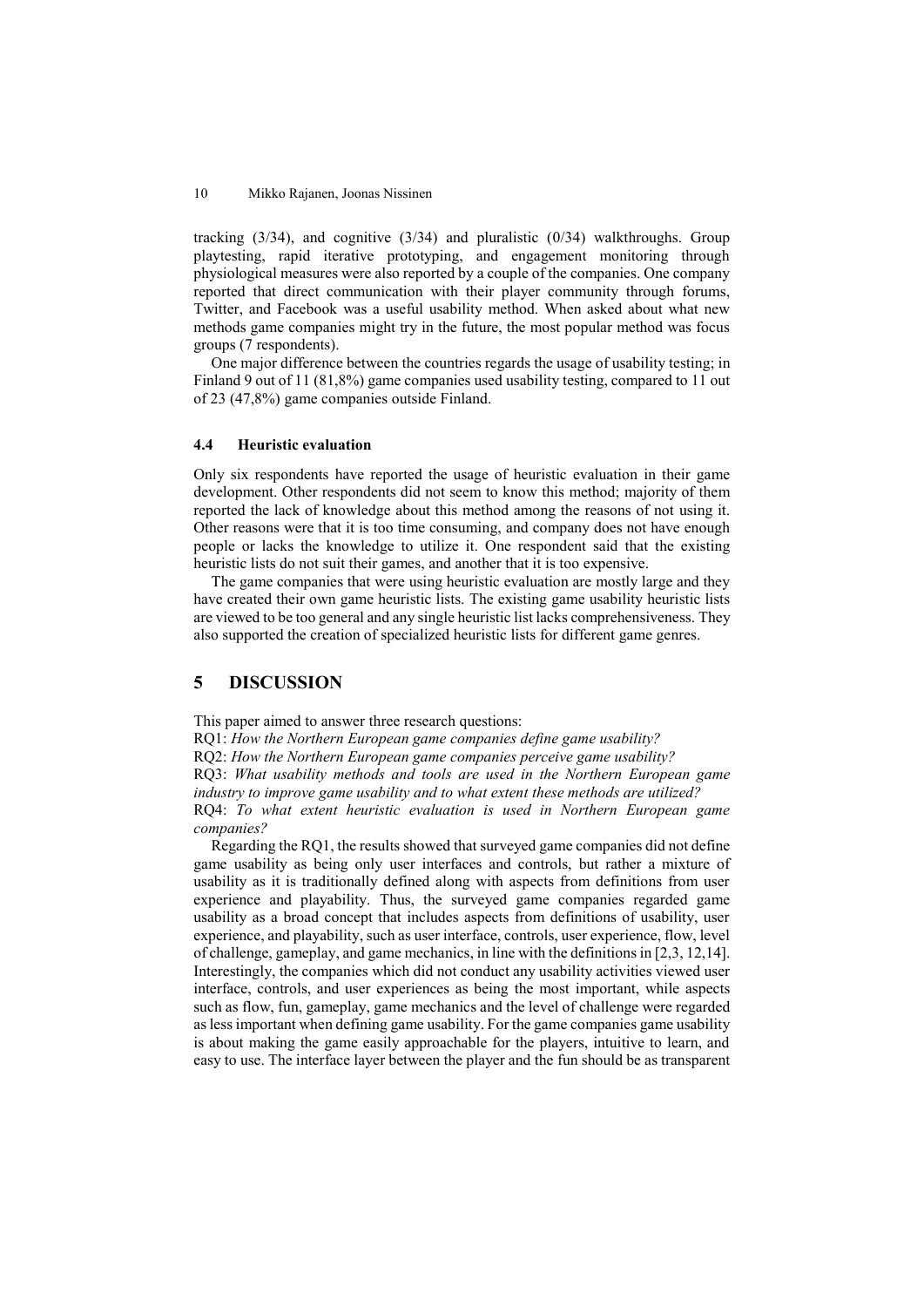as possible in order to give an immersive experience to the players. Finding problems in user interface and playability, as well as developing more understandable user interfaces and controls were seen as important goals for game usability.

Regarding the RQ2, the results of this study indicate that the Northern European game companies perceived usability as a very important factor in game development. Furthermore, these game companies identified usability activities such as usability testing and evaluation as being useful and important.

This result is supported by studies where game usability and the quality of user interface of the game are very important for players as a deciding factor when they want to buy a game [4]. One reason for this opinion among players could be that players do not want to invest money and time on games with poor usability and user interface. Usability methods can help game developers to find issues that hinder players from having fun while playing the game and also to help to identify other problem in the game [25].

However, although usability was seen as a very important factor in games, not all companies conducted usability activities to test and improve the usability of their games. This was the case primarily in small companies (1-5 employees) which responded that they lacked the expertise and resources to conduct usability activities as part of their game development. Nevertheless, most of the surveyed companies were interested in conducting usability activities in the future if required expertise and resources would become available.

Regarding the RQ3, the game companies in this study used multiple usability methods (on average 5,1 different methods). These usability methods were tailored to fit the current need. Large game companies used more usability methods than the smaller ones; this fact is not surprising and reflects also the status of usability work in "traditional" software development companies. The game companies usually started testing game usability when they had a working prototype and the testing continued until the game was released. The most commonly used usability methods were playtesting and observation of gameplay, followed by a group of other methods that were almost equally popular and that were used in 41-55% of the companies. These methods were usability testing, focus groups, interviews, think-aloud, filmed playsessions, questionnaires, and data logging. Among the least used usability methods were pluralistic and cognitive walkthroughs, empirical guidelines, eye tracking and heuristic evaluation. Pluralistic walkthrough is indeed more suitable for evaluating productivity software with "rich" user interface by employing paper prototypes, and this fact may explain the lack of use among game companies. However, the other results seem to somewhat disagree with the literature, which identifies think-aloud, Rapid Iterative Testing & Evaluation (RITE), heuristic evaluation, playtesting, and A/B testing as being the most common and effective methods for analyzing player experiences (see [17]).

The results of this study indicate that among the identified methods, only playtesting seems to be widely used in Northern European game companies. Gameplay and usability testing were used in over half of the companies, while heuristic evaluation was used only in six companies. Furthermore, only one company responded that they used RITE as a method and none of the companies responded that they were using A/B testing. It seems that the Northern European game companies would need more information and expertise about different available usability, user experience, and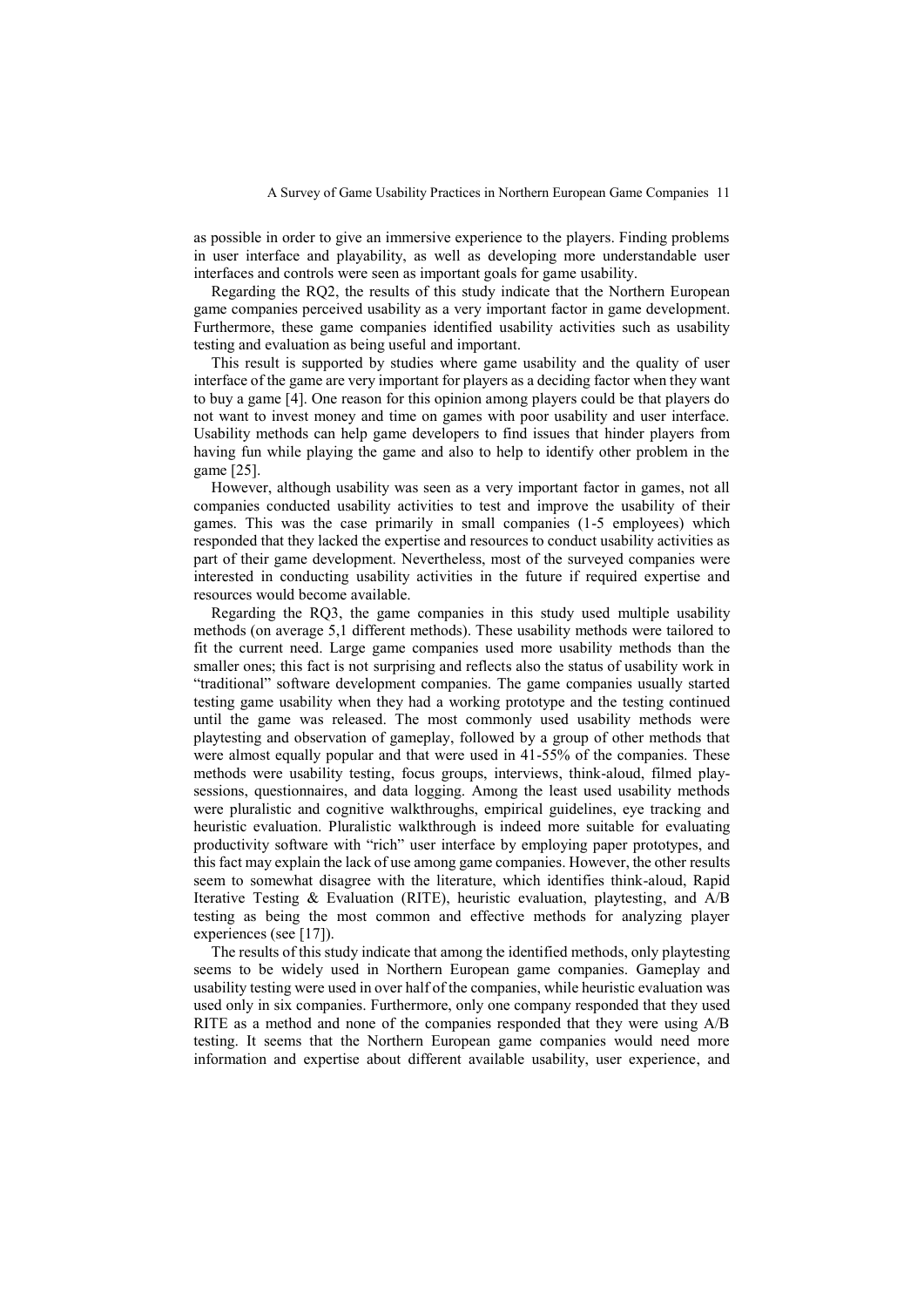playability methods. Three companies used cognitive walkthrough as one of their usability testing method and four companies were considering using it in the future, which is surprising when considering the relative lack of published research on using cognitive walkthrough as a method for evaluating game usability.

Regarding the RQ4, the results showed that only a few of the game companies in this study were using heuristic evaluation (6 respondents), although it is one of the most common and effective methods (c.f. [17]) and has been a popular research topic among human-computer interaction (HCI) researchers. It seems that heuristic evaluation as a method is not so well known among the companies, because in this study majority of respondents did not know about this method or how to utilize it. There were also responses saying that using heuristic evaluation would be too time consuming or that the company does not have enough people to do it. This result is surprising since heuristic evaluation is often considered the simplest and most cost-efficient usability method and it is widely used in the traditional software development [7,17,18].

One company reported as a reason of not employing heuristics that the existing game usability heuristic lists or generic usability heuristic lists did not suit their games. Indeed, game usability heuristics are quite new usability methods and they are based on definitions – such as playability – that do not yet have a commonly agreed definition even among HCI researchers, let alone among game developers.

Game companies that use heuristic evaluation have reported that the existing game usability heuristic lists were too general and that no single heuristic list was comprehensive enough while being easy to use. This has also come up in the literature, where it has been noted that some heuristic lists included rather ambiguous and broad heuristics [7,22] or that these lists are best suited for finding and evaluating usability issues on general level [5]. It has been noted that the game usability heuristic lists need improving before practitioners can utilize them [22]. It could be said rather ironically that the usability of the game usability heuristic lists themselves need to be improved so that the users of these heuristics – the game developers – are able to utilize them. This presents a challenge to the HCI researchers.

This gap between game usability research and game development practice may explain why company's own heuristic lists were mostly used among the responding game companies using heuristic evaluation. The idea of different game genres having their own specialized heuristic lists was also supported by the responding game companies. There are already existing genre-specific game usability heuristic lists for different genres like MMORPG, FPS, Action- Adventure and RTS (see [8,19,26]). Although some heuristic lists try to be comprehensive so that they can be used to evaluate a multitude of games across different genres [27], these lists have heuristics that are not equally relevant in all genres or that are even irrelevant in some cases [18], which might make these lists unnecessarily large and hard to use by the practitioners.

# **6 CONCLUSIONS**

This paper reported the views of the Northern European game companies on the concept of game usability and their practices with respect to usability methods they use. Data from companies of different size in Finland, Sweden, Denmark, the Faroe Island,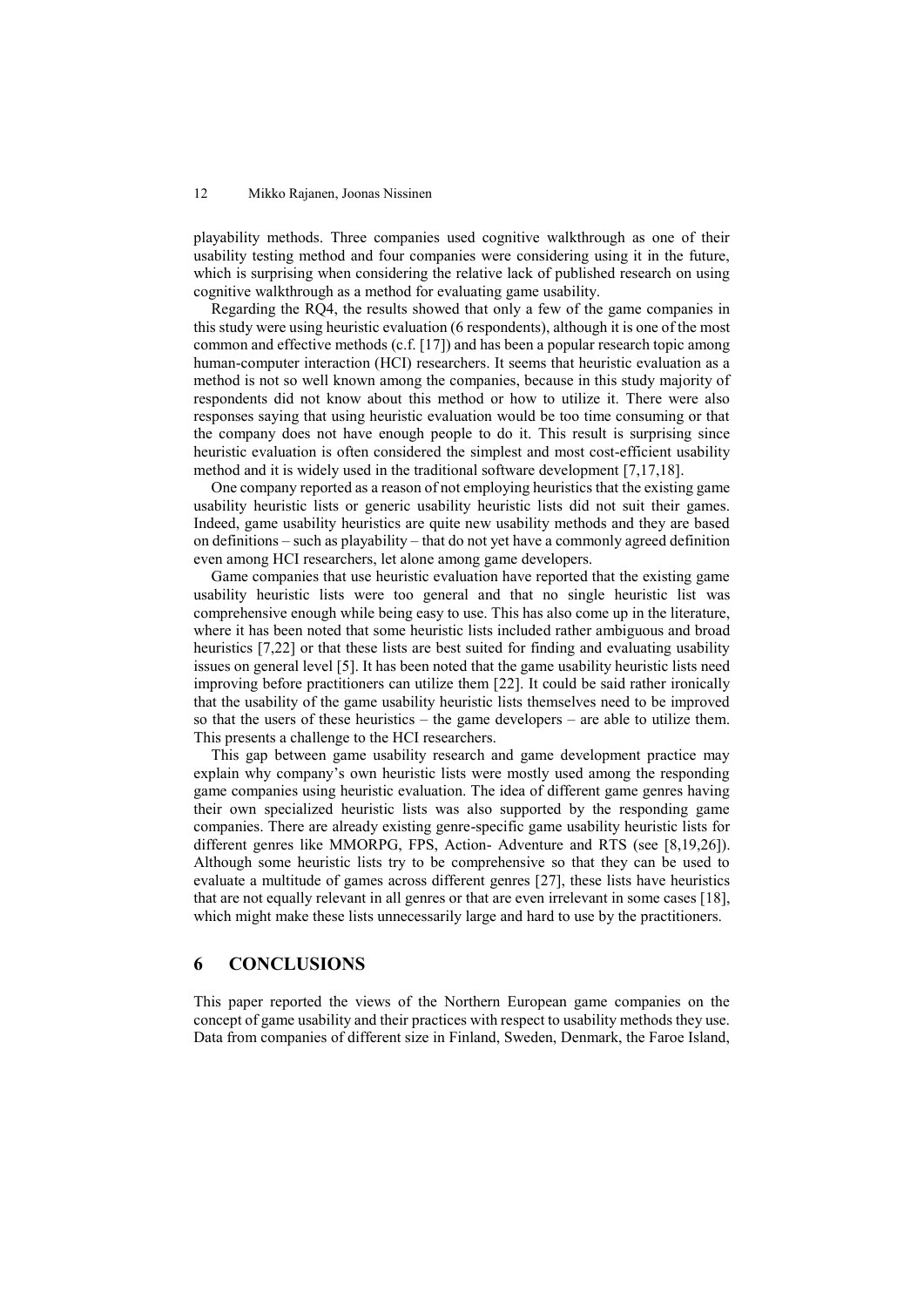Latvia, Lithuania, and the British Isles were collected though survey to understand how companies perceive, define, and evaluate game usability.

Game usability is seen in companies as very important in game development, and is defined in a broad sense that includes the traditional view of interface and controls usability, as well as the more modern views of user experience and playability. This definition is in line with the trends in literature emphasizing the holistic approach to usability.

Game usability methods employed by game companies included gameplay testing, observation of gameplay, and usability testing. Usability activities were commonly conducted by medium- and large-sized companies. Game heuristics, despite its popularity among researchers, were rarely used in companies; when used, companies employed in-house heuristics. Overall, this indicated that the heuristic evaluation as a usability method has not permeated into modern game development practices and that the game development companies using heuristic evaluation have not found the existing game usability heuristics useful for their practical needs.

This paper contributes to the human-computer interaction and usability research with providing a snapshot of game usability understanding and practice in game companies in Northern Europe. The paper provides a contrasting view on how game usability is defined by researchers versus by professionals in game industry. The results of this paper support the "broader" definition of game usability (as defined by [2,3,12,14]) which includes aspects from "traditional" usability, user experience, and playability, as opposed to "narrower" definitions of game usability (as defined by [5, 6,10,11] following the traditional view on usability [28]). This finding highlights the importance of the development of a uniform terminology and language to bridge the gap between game developers, usability professionals, and usability researchers with respect to their understanding of usability. Furthermore, a clearer definition of game usability would make it easier to define which aspects of game (e.g., controls, interface, storyline) fall on the domain of game designers and which aspects fall on the domain of usability specialists.

This paper also contributes to the HCI field, in particular, the game usability research and practice, and game development industry with providing a better understanding of how well usability methods have permeated into modern game development practices. Furthermore, this paper provides the game development industry with knowledge on usability methods employed by game development companies so to increase their professional expertise and competitive positions and provide users with high-quality games. Additionally, this paper contributes to the HCI and game usability research with highlighting the need for developing suitable and easy to use usability methods that do not require lots of expertise or resources; especially small game development companies (1-5 employees) which lack the expertise and resources to use the traditional HCI methods would benefit from this development.

As a limitation of the study, it is not certain that respondents understood the different terms and meanings in correct and uniform way. The questionnaire was administered in English and also Federoff [3] pointed out that the language of usability researchers and professionals is not typically used within game industry. Another limitation is the sample and response rate; not all Northern European countries were covered and the sample size is relatively small but quite normal for this type of surveys.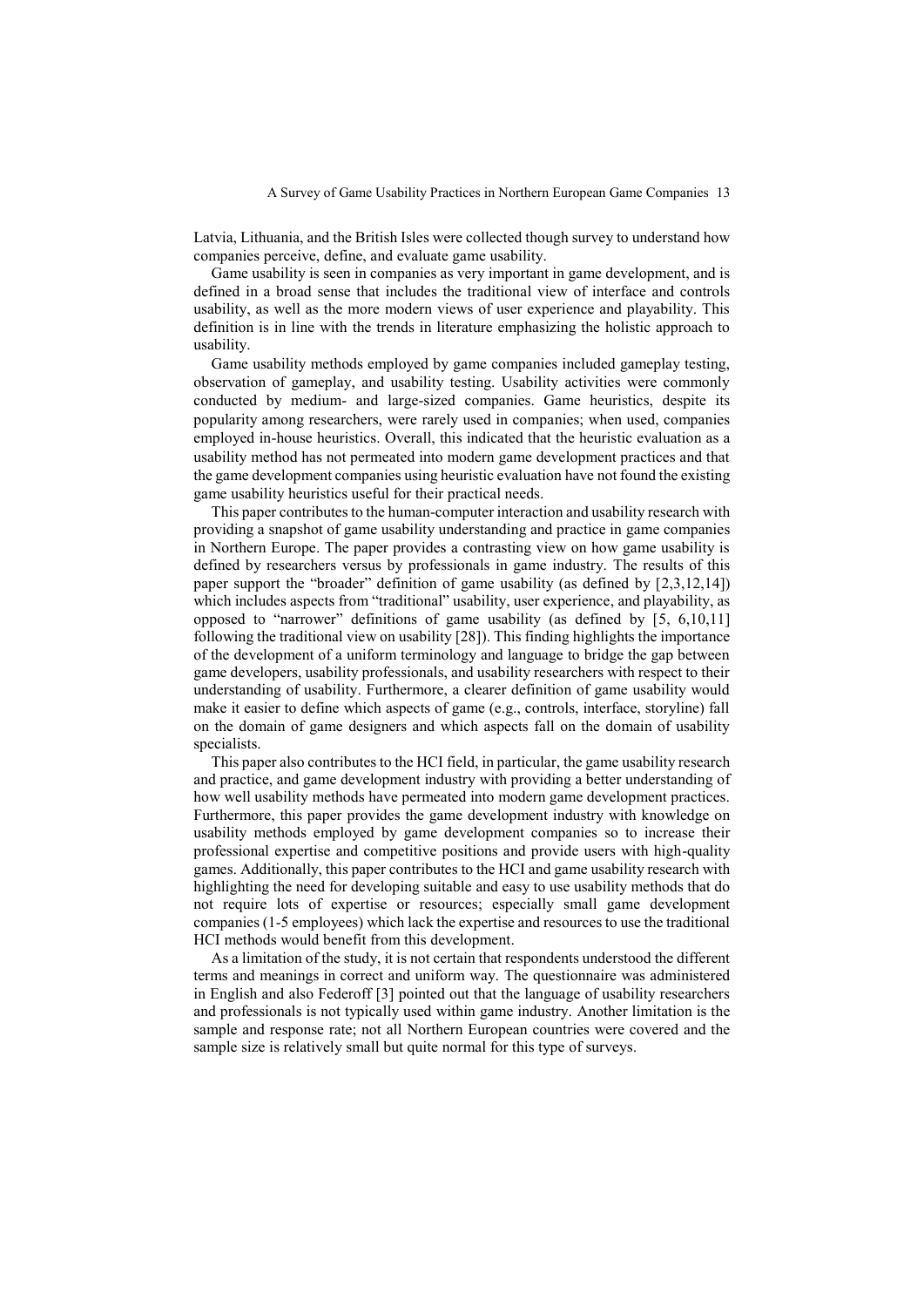**Acknowledgements.** We thank Janne Rautio for conducting the survey in Finland.

# **7 REFERENCES**

- 1. European Games Developer Federation: Game Development and Digital Growth. http://www.b105.fi/egdf/wpcontent/uploads/2011/06/EGDF-Policy-papers-2ndedition-Game-Development-and-DigitalGrowthweb.pdf (2011)
- 2. Pagulayan, R.J., Keeker, K., Wixon, D., Romero, R.L., Fuller, T.: User-centered design in games. In J.A. Jacko  $\&$  a. Sears (Eds.). The human-computer interaction handbook: fundamentals, evolving technologies and emerging applications, 883-906 (2003)
- 3. Federoff, M.A.: Heuristics and usability guidelines for the creation and evaluation of fun in video games. Indiana University, Bloomington (2002)
- 4. Rajanen, M., Marghescu, D.: The impact of game usability to player attitude. Proc. 29th Information Systems Research Seminar in Scandinavia (IRIS29) (2006)
- 5. Desurvire, H., Caplan, M., Toth, J.A.: Using heuristics to evaluate the playability of games. CHI '04: Extended Abstracts on Human Factors in Computing Systems, 1509-1512 (2004)
- 6. Pinelle, D., Wong, N., Stach, T.: Heuristic evaluation for games: Usability principles for video games design. CHI '08: Proceedings of the SIGCHI Conference on Human Factors in Computing Systems, 1453-1462 (2008)
- 7. Schaffer, N.: Heuristic evaluation of games. In K. Isbister, & N. Schaffer (Eds.), Game usability - Advice from the experts for advancing the player experience (pp. 79-90). Burlington, MA, USA: Morgan Kaufmann (2008)
- 8. Song, S., Lee, J.: Key factors of heuristic evaluation for game design: Towards massively multiplayer online role-playing game. International Journal of Human Computer Studies, 65 (2007), 709-723 (2007)
- 9. Interactive Software Federation of Europe: Videogames in Europe: Consumer study, online http://www.isfe.eu/sites/isfe.eu/files/attachments/euro\_summary\_-\_isfe\_consumer\_study.pdf (2012)
- 10. Korhonen, H., Koivisto, E.M.I.: Playability heuristics for mobile games. MobileHCI '06: Proceedings of the 8th conference on Human-computer interaction with mobile devices and services, 9-16 (2006)
- 11. Laitinen, S.: Usability and playability expert evaluation. In K. Isbister, & N. Schaffer (Eds.), Game usability - Advice from the experts for advancing the player experience (pp. 91-111). Burlington, MA, USA: Morgan Kaufmann (2008)
- 12. Papaloukas, S., Patriarcheas, K., Xenos, M.: Usability assessment heuristics in new genre videogames. PCI '09: 13th Panhellenic Conference on Information 2009, 202-206 (2009)
- 13. Fabricatore, C., Nussbaum, M., Rosas, R.: Playability in action videogames: A qualitative design model. Human-Computer Interaction, 17(4), 311-368 (2002)
- 14. Järvinen, A., Heliö, S., Mäyrä, F.: Communication and community in digital entertainment services. Prestudy Research Report (2002)
- 15. Kuecklich J.: Play and Playability as Key Concepts for New Media Studies, STeM Centre, Dublin City University (2004)
- 16. Sánchez, J.L.G., Zea, N.P., Gutiérrez, F.L.: From usability to playability: Introduction to playercentred video game development process. LNCS, vol. 5619, 65-74 (2009)
- 17. Desurvire, H. , El-Nasr, M.S.: Methods for game user research: Studying player behavior to enhance game design. Computer Graphics and Applications, IEEE, vol. 33(4), 82-87 (2013)
- 18. Livingston I.J., Mandryk, R.L., Stanley, K.G.: Critic-proofing: How using critic reviews and game genres can refine heuristic evaluations. Futureplay '10: Proc. of the International Academic Conference on the Future of Game Design and Technology, 48-55 (2010)
- 19. Desurvire, H., Wiberg, C.: Game usability heuristics (PLAY) for evaluating and designing better games: The next iteration, Lecture Notes in Computer Science, vol. 5621, 557-566 (2009)